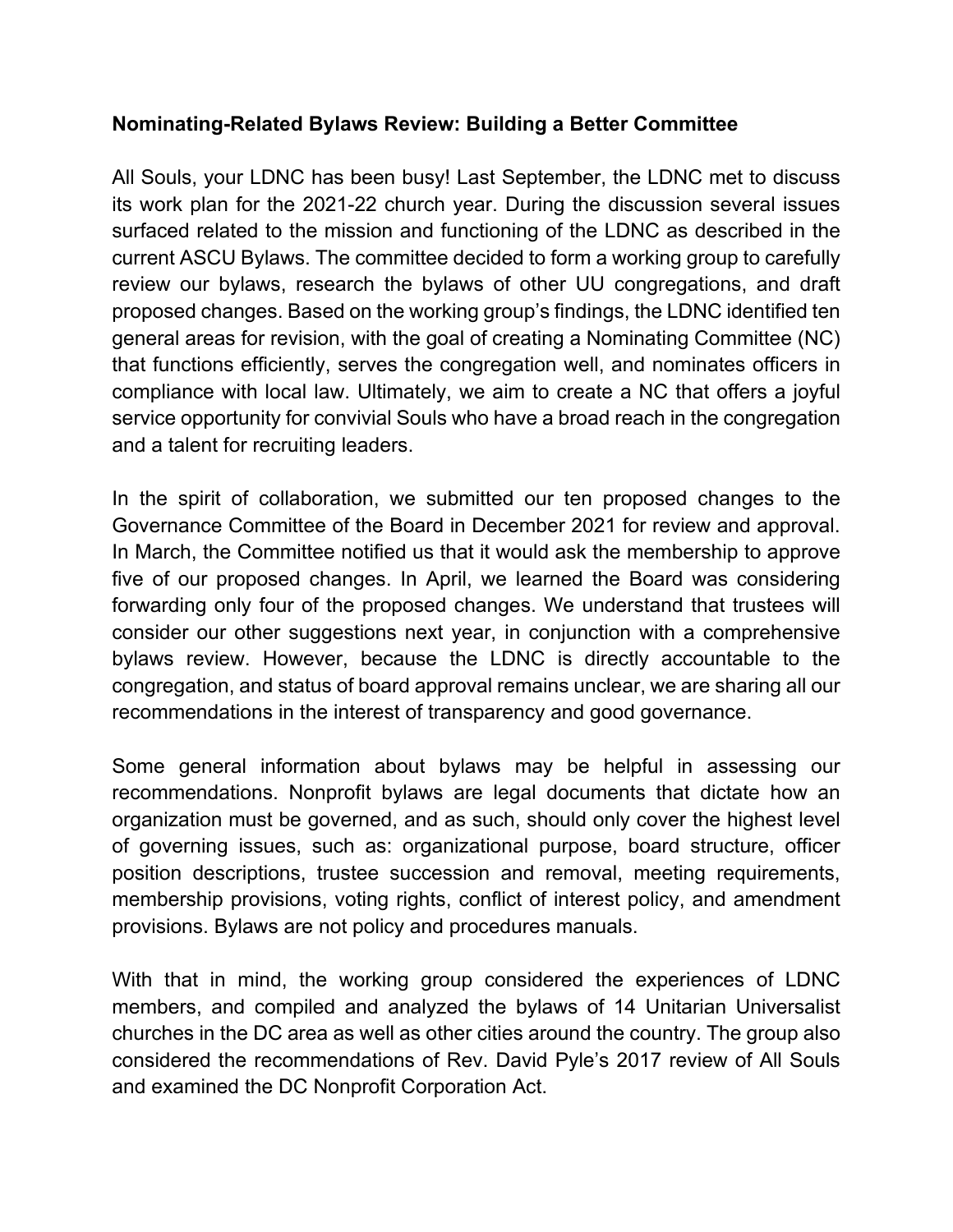# **LDNC Bylaws Proposal - Summary**.

The proposed changes fall into roughly three areas: (1) removing leadership development from LDNC responsibilities and shortening the required term of service to two years; (2) improving and clarifying nominating-related policies; and (3) bringing All Souls into compliance with local law. We understand that Board currently supports the changes marked with an asterisk (\*) and these may be presented to the Congregation for approval at this year's Annual Meeting.

We summarize our proposed changes below with a brief rationale for each. We have also attached a spreadsheet that compares All Souls' nominating-related bylaws with those of other congregations.

### **Focus the Nominating Committee on nominating activities**

1. Remove leadership development from LDNC responsibilities and create a NC: We are particularly concerned with an ongoing mandate that makes the LDNC responsible for the very large and important task of leadership development. According to our research of other UU churches, it is unusual for a nominating committee to have oversight of this operational responsibility, as opposed to a supportive role. In years past at All Souls, a Leadership Development Training Course committee organized such opportunities; however, there was no oversight of this committee as it was not formally part of the Executive or the LDNC. That committee is not currently functional.

Moreover, a mandate regarding leadership development rarely appears in bylaws which should not address operational matters. In any case, we have neither the bandwidth nor the expertise to accomplish this task well while also nominating a high-quality slate of candidates for each annual meeting. We believe our committee of recruiters would serve the congregation best by focusing on nominations.

2. Allow the Nominating Committee to nominate its own members: This practice is consistent with most other churches surveyed. It makes good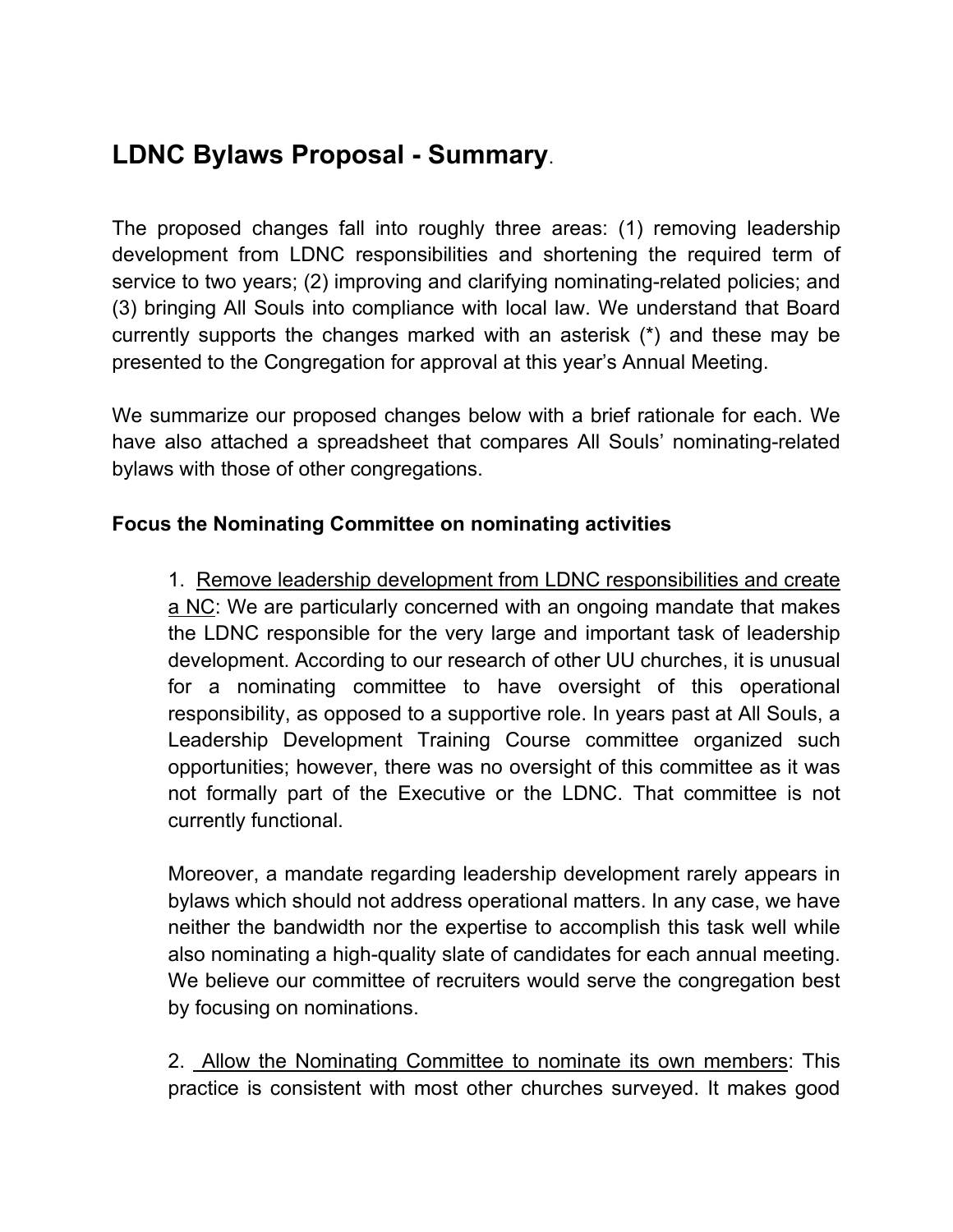sense because the NC's work involves connecting with congregants and discussing their interest in leadership roles at church. Committee members often discuss more than one leadership opportunity with candidates. However, All Souls' current bylaws require the Church Council to identify and nominate LDNC members. The Council is a loosely organized group of around 60 congregants who generally chair committees, do not regularly convene as a full body, and are focused on their substantive work, not on recruiting leaders.

\*3. Reduce the size of the NC to 7 church members: The bylaws set the size of the committee at 15 members. Our experience is that this is too large to be manageable. In fact, the Committee has typically functioned with about seven engaged members even when it formally had 15 members. This year, we are a productive and cohesive committee of six. We struggle to fill leadership positions at All Souls and a large committee ties up leaders whose talents could be used elsewhere. No other UU church surveyed has such a large nominating committee.

We also recommend changing NC terms to 2 years, with a two-term limit (total of four years). Two years is a common NC term in other churches. This might attract more volunteers by reducing the time commitment while retaining enough overlap for continuity and allowing enthusiastic recruiters to serve for four years.

## **Improve and clarify nominating-related policies**

4. Remove floor nominations: Current bylaws allow nominations from the floor of the annual meeting for all positions, including LDNC members, and they can be made by any one individual with a second by three other members. The bylaws also allow trustee nominations by petition of twenty members to be filed at or before the annual meeting. Many large churches do not allow for floor nominations, where nominees are less likely to be known by most of the membership. We recommend removing the option of floor nominations, while retaining and expanding the petition process (see next item).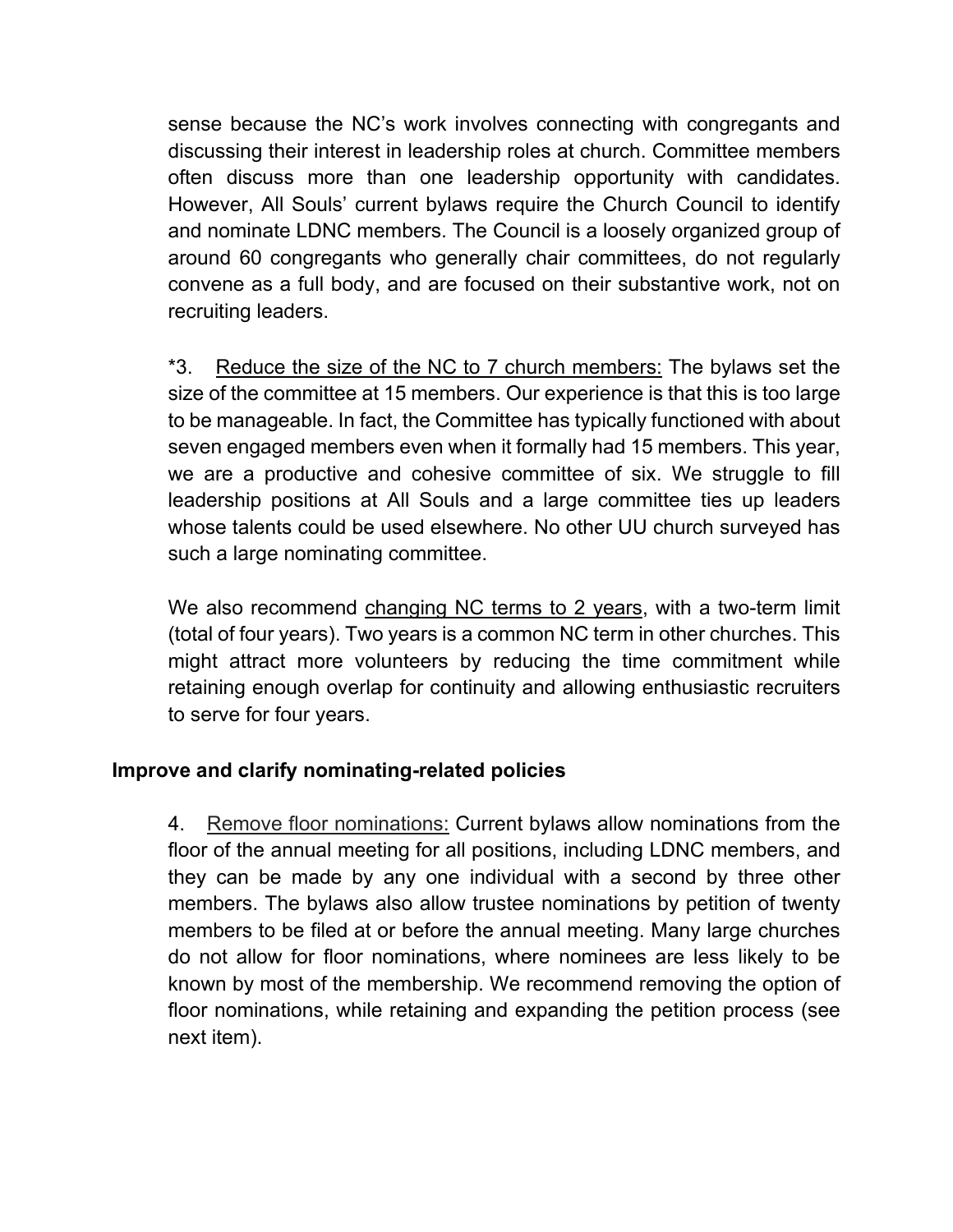5. Expand and clarify nominations by petition: We recommend that the petition process be clarified to require that petitions be submitted at least 30 days in advance of the annual meeting so that congregants can have time to ask questions of and consider the nominees, as is done with formally nominated candidates. We also recommend that this revised petition process apply to all elected positions, including NC members, for equity and consistency.

6. Clarify NC role at annual meeting: The bylaws state that "The LDNC shall be responsible for all matters related to elections of church officers and Trustees up to the respective congregational meeting." As Rev. Pyle noted, this language conflicts with another bylaw that requires the LDNC to determine the ballot process for elections, which would not make sense if its authority ended at the beginning of the meeting. We recommend deleting the words "up to the respective congregational meeting."

\*7. Eliminate Assistant Secretary Role in the NC: Remove the bylaws provision requiring the Assistant Secretary to convene the first NC meeting. This does not happen in practice, is not necessary because the NC convenes itself, and in any case, is not appropriate for inclusion in bylaws.

\*8. Clarify the required annual nominations: Our current bylaws state: "At the annual meeting, Trustees, a Secretary, a Treasurer, an Assistant Secretary, an Assistant Treasurer, a Moderator, a Membership Secretary, and members of the Leadership Development and Nominating Committee (LDNC) shall be elected from the membership." For simplicity and clarity, per Rev. David Pyle's suggestion, replace with: "Elections shall be held for all open positions as required by these bylaws." Remove language that states officers have "renewable" terms as this language typically relates to appointed positions. Replace it with language clarifying that these officers may be re-nominated for two additional terms but must stand for re-election annually.

9. Convert Assistant Secretary and Assistant Treasurer to board-appointed positions: Under the bylaws, the board is responsible for assigning duties to these positions, and overseeing their performance, yet they are elected by